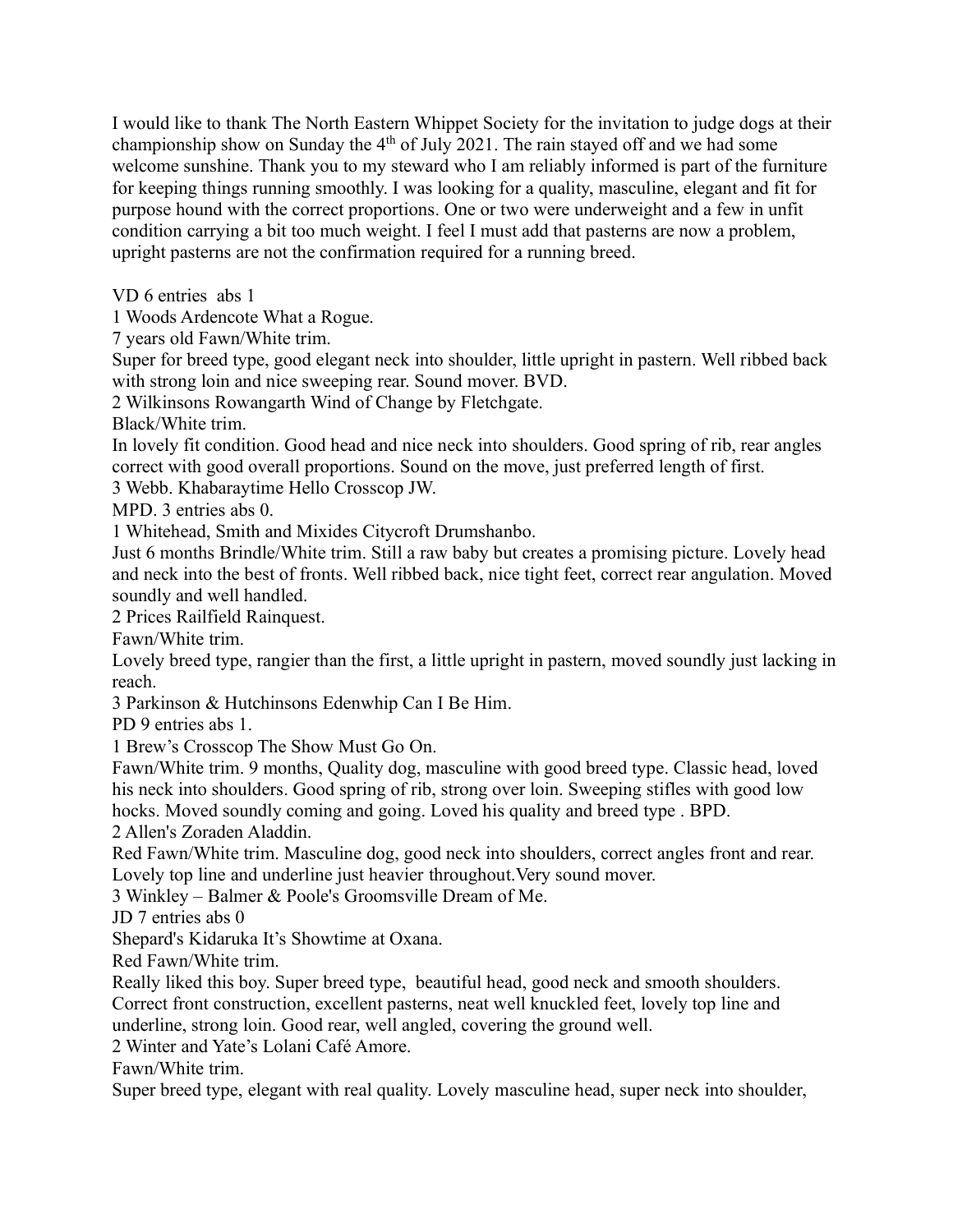nice proportions. Sound rear construction, just lacked the drive of the first. Super smooth balanced dog.

3 Poole & Service's Crosscop Twist and Shout.

YD 3 entries abs 0

1 Walton's Gazenorth Gugh.

Fawn/White trim.

Lovely for breed type, quality and elegance. Great front angulation, correct pasterns. Well ribbed back with strong loin. Well anglulated rear with sweeping stifles. Sound mover, really nice in profile.

2 Cannon's Barnes more King Ramsom for Pursenet.

Fawn Brindle/white trim. Masculine dog, very sound, good construction front and rear. Carried himself well on the move covering the ground. Just a little heavy throughout.

3 Metcalfe's Aaminias Dance Like a Daffy.

ND 10 entries abs 0

1 Shepard's Kidaruka It's Showtime at Oxana

2 Tyson's Starceylon Summer Bran. Black/White trim.

Elegant dog, lovely head and neck. Front nicely under him, correct topline. Movement sound both coming and going. Would have preferred more turn of stifle and a stronger rear.

3 Brew's Nevedith de Mantfort.

GD 5 entries abs 0

1 Price's Railfield Rainomen for Silkdance JW.

Fawn. Well balanced. Good head and neck into well laid shoulders, front nicely under him. Good deep chest, well ribbed back showing correct top and underline.

Very sound and precise mover.

2 Webb's Crosscop. Shadow Dancing.

Red Brindle/White trim.

Smart, shapely dog in a smaller frame than first. Sound mover, would just prefer a touch more infill.

3 Metcalfe's Aaminias Dance like a Daffy.

PD 9 entries abs 0

1 Mycroft's Shiny Sensation's Wish Upon a Star with Supeta JW (Imp) Fawn Brindle/White trim. Elegant boy. Loved his head, neck and well placed shoulders. Nice deep chest with good infill. Front set well under him. Strong in rear and moved soundly with plenty of drive. Excellent breed type, really liked him.

2 Trouton Runnel Run for Fun.

Fawn/White trim. Good in head, well placed shoulders with front well under him. Well ribbed back, strong loin. Good rear angulation. Very sound up and back, not quite the profile movement of winner and just a touch shorter in neck.

3 Head's Afterglow Whip Jones

MLD 10 entries abs 1

1 Ellis's Oakbark Marksman For Railfield Fawn/White trim. Good head, length of neck and proportions. Lovely smooth shoulders, front well under him. Excellent pasterns, good spring of rib, strong loin. Correct rear angulation with nice sweep and strong thigh. Very sound up and back with classic daisy cutting action. Excellent breed type.

2 Price's Wheelspin Silver Shadow among Silkdance JW. Fawn/White trim. Good in head, lovely neck into smooth shoulders, good pasterns. Nice spring of rib with strong loin. Well angulated